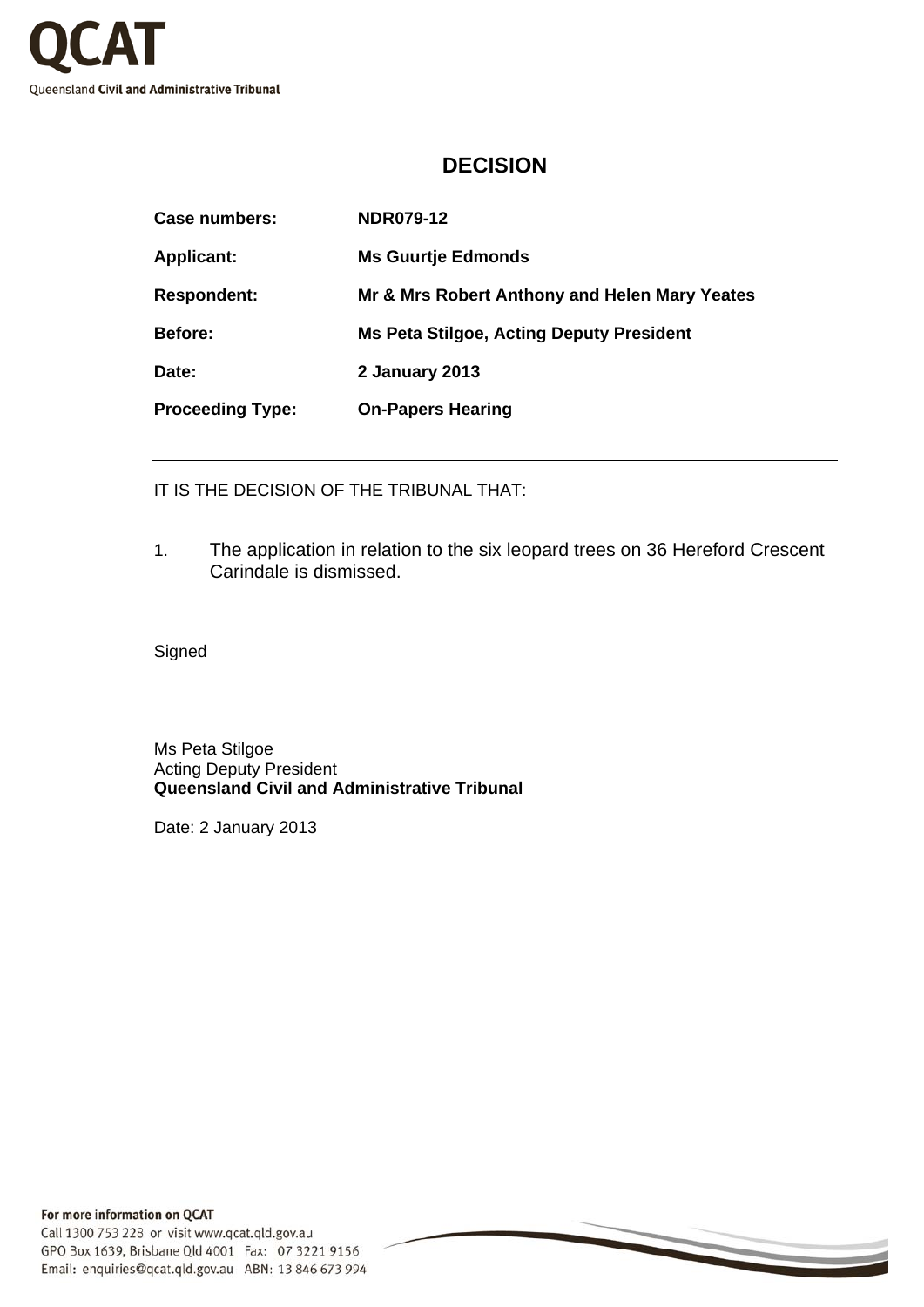

| <b>Edmonds v Yeates</b>                                                                                                                                                                                                                                                                      |
|----------------------------------------------------------------------------------------------------------------------------------------------------------------------------------------------------------------------------------------------------------------------------------------------|
| Ms Guurtje Edmonds<br>V<br><b>Mr Robert Anthony Yeates</b><br>Mrs Helen Mary Yeates                                                                                                                                                                                                          |
| NDR079-12                                                                                                                                                                                                                                                                                    |
| Other civil dispute matters                                                                                                                                                                                                                                                                  |
| On the papers                                                                                                                                                                                                                                                                                |
| <b>Brisbane</b>                                                                                                                                                                                                                                                                              |
| <b>Peta Stilgoe, Acting Deputy President</b>                                                                                                                                                                                                                                                 |
| 2 January 2013                                                                                                                                                                                                                                                                               |
| <b>Brisbane</b>                                                                                                                                                                                                                                                                              |
| 1. The application in relation to the six<br>leopard trees on 36 Hereford Crescent<br>Carindale is dismissed.                                                                                                                                                                                |
| TREE DISPUTE – where six leopard trees in<br>boundary - where trees existed prior to<br>construction of house - where land benched<br>so that trees appear bigger - where leaf<br>litter – whether substantial, ongoing and<br>unreasonable interference - whether risk of<br>serious injury |
| <b>Neighbourhood Disputes Resolution Act</b><br>2011 ss, 66, 75, 78(1)                                                                                                                                                                                                                       |
|                                                                                                                                                                                                                                                                                              |

*Graham & Ors v Welch* [2012] QCA 282 *Thomsen v White* [2012] QCAT 381 *Wallace v Keg* [2012] QCAT 466

## **APPEARANCES and REPRESENTATION (if any):**

This matter was heard and determined on the papers in accordance with section 32 of the *Queensland Civil and Administrative Tribunal Act 2009*.

## **REASONS FOR DECISION**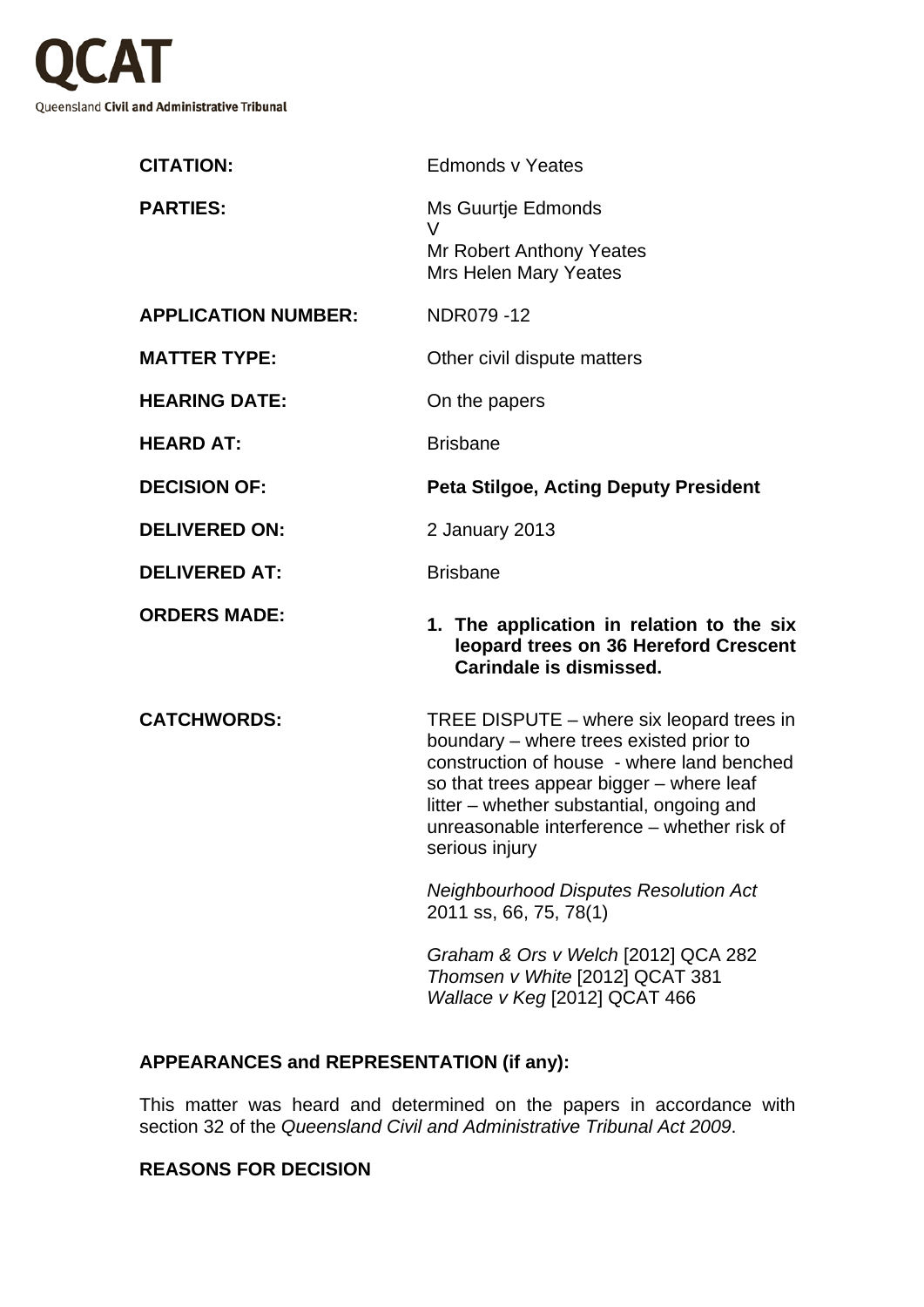- [1] Mr and Mrs Yeates have a row of six leopard trees next to the western boundary of their land. Ms Edmonds lives next door. The trees overhang her boundary and she says that the leaves, pods and small braches from the trees cause a substantial, ongoing and unreasonable interference with her land. She wants Mr and Mrs Yeates to cut the trees back to the boundary and undertake regular pruning to minimise the mess that the trees cause.
- $[2]$  I can only make an order if I am satisfied<sup>[1](#page-2-0)</sup> that it is appropriate to remedy, restrain or prevent serious damage to Ms Edmonds' land or any property on her land or a substantial, ongoing and unreasonable interference with Ms Edmonds' use and enjoyment of her land.
- [3] Ms Edmonds has provided photographs that show leaf litter and twigs in her garden, roof and walkways. She says that the leaf litter blocks her gutters. She says that blocked gutters could cause water overflow in the wet season. That overflow could cause damage to her property and may impact on her use of her patio. She has had gutter guard installed to some of her gutters.
- [4] Ms Edmonds says that she has been advised that the trees would affect any solar panels that she might install on the roof.
- [5] Ms Edmonds says that, when she bought her house, the trees were not causing her any problem. She employed a handyman on a regular basis to prune the trees and clean the gutter. She says that, because of the *Neighbourhood Disputes Resolution Act* 2011, that obligation now falls to Mr and Mrs Yeates.
- [6] Mr and Mrs Yeates say that the trees existed before Ms Edmonds' house was built. They say that the trees were well-established when Ms Edmonds bought her house. They also say that the developers of Ms Edmonds' lot sought a relaxation of the boundary, bringing her house closer to the trees than is usual. They deny that the trees are causing serious damage or a substantial, ongoing and unreasonable interference to Ms Edmonds' land. Mr and Mrs Yeates say that large portions of Ms Edmonds' roof receive direct sunlight which would be suitable for solar panels.
- [7] Brisbane City Council has advised, by email of 12 November 2012, that the trees are not protected by any local law or development condition.
- [8] The tribunal engaged Mr Hobbs, an arborist, to complete an independent report about the trees. He says that Ms Edmonds' land was benched when the house was built, which means that her gardens are about 1200 mm lower than Mr and Mrs Yeates' land. Mr Hobbes observes that the height difference makes the trees look taller than they actually are. Mr Hobbes also observes that Ms Edmonds' home occupies most of her lot; again, according to Mr Hobbes, this makes the trees look larger than they are.
- [9] Mr Hobbs notes that the trees are exotic species but not invasive. He observes that leopard trees perform well in suburban locations and are not known to cause any significant problems. He is of the view that the trees, although close to Ms Edmonds' home, require only regular pruning.

<span id="page-2-0"></span> $\frac{1}{1}$ 

*Neighbourhood Disputes Resolution Act* 2011 s66